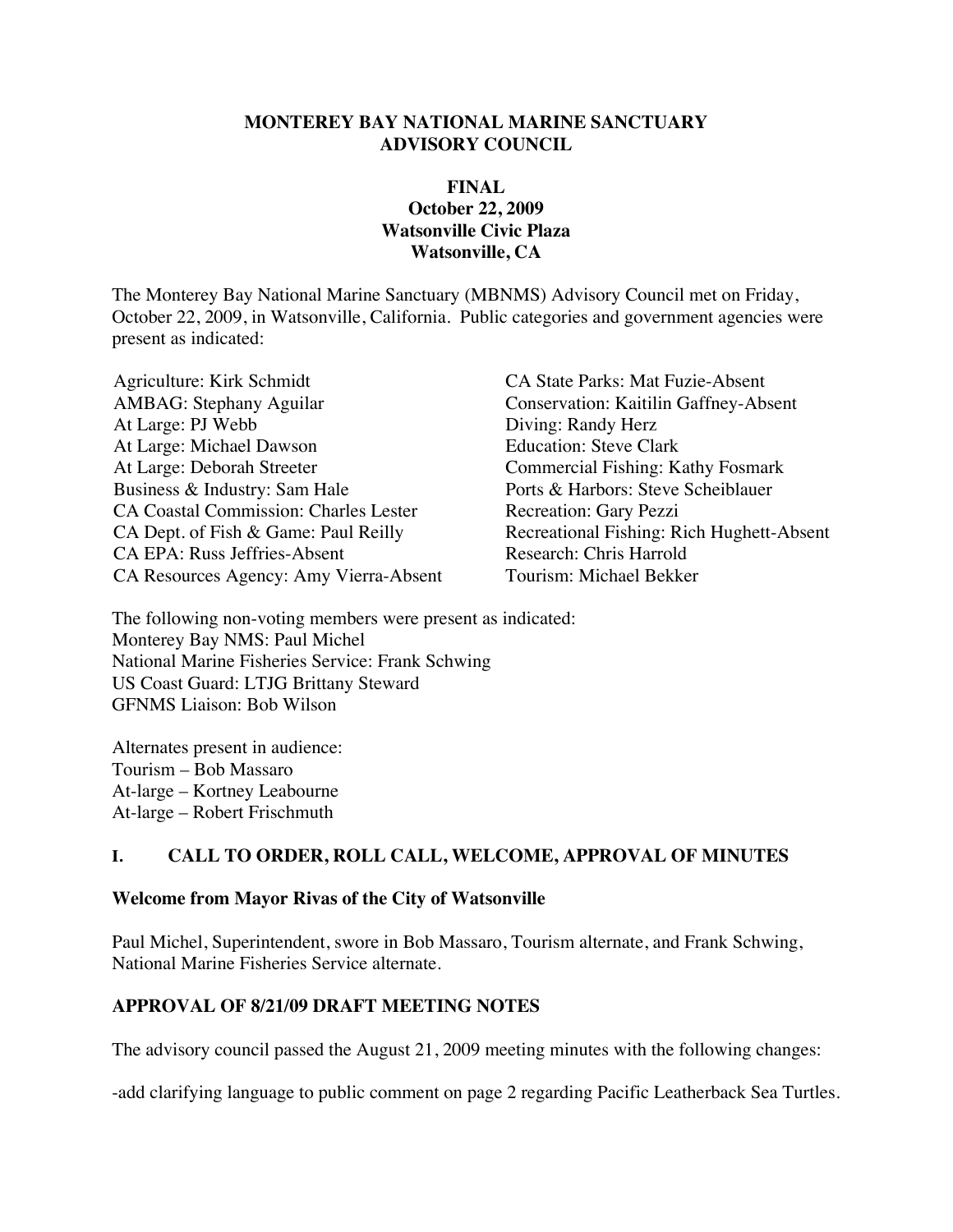-clarify language on state furlough days on page 2, paragraph 2. -clarify language for Mike Bekker's announcement on page 3, paragraph 10.

### **MOTION: (Passed)**

Motion introduced by Stephany Aguilar, seconded by Mike Bekker, **(Vote: 14 in favor, 0 opposed)**

## **II. PUBLIC COMMENT FOR ITEMS NOT ON THE AGENDA**

The following members of the public provided comments to the advisory council: Stephany Aguilar provided information on a ballot measure for the November 2010 ballot. The ballot would ensure the State of California would no longer be able to obtain various taxes that are supposed to stay locally.

## **III. UPDATE: ENFORCEMENT TASK FORCE**

LT Brittany Steward, US Coast Guard, provided an update on the Enforcement Working Group, which was held in Cambria on October  $21<sup>st</sup>$ . The California Department of Fish and Game is working on a volunteer enforcement program. NOAA's Office for Law Enforcement is working on a deputization process for state park rangers and lifeguards, which would allow them to enforce NOAA regulations within sanctuary boundaries. The Enforcement Task Force will begin an annual enforcement training schedule in order to keep up with regulations. Currently there is an 11-week schedule that will ramp up to 23 weeks of training amongst all law enforcement groups. Steward stated that Scott Kathey, MBNMS Enforcement Coordinator, discussed the progress being made with the Federal Aviation Administration and charts in the no- flying-below-1,000-feet zones. Language is being worked on for those charts. The task force discussed the Twin Otter Aircraft and what an incredible resource it is for law enforcement and research.

Paul Michel clarified that the 1,000-foot ceiling is only in four zones within the sanctuary, not blanket throughout the sanctuary.

## **IV. UPDATE: SANCTUARY EVENTS/OUTREACH**

Paul Michel provided several updates on various events and outreach the Sanctuary has been involved with recently. He covered the U.S. Postal Service stamp event, MBNMS Anniversary event speakers, the Sanctuary 3D Fly Through, the Il Mare di Joe film premier, and the Hotel and Restaurant Storm Drain Pollution Prevention Workshop. Paul recognized advisory council member Mike Bekker for his efforts with the Hotel and Restaurant Storm Drain Pollution Prevention Workshop.

## **V. MBNMS CONDITION REPORT**

Jennifer Brown, SIMoN Ecosystem Scientist, provided a presentation on the MBNMS Condition Report, which was released on October  $1<sup>st</sup>$ .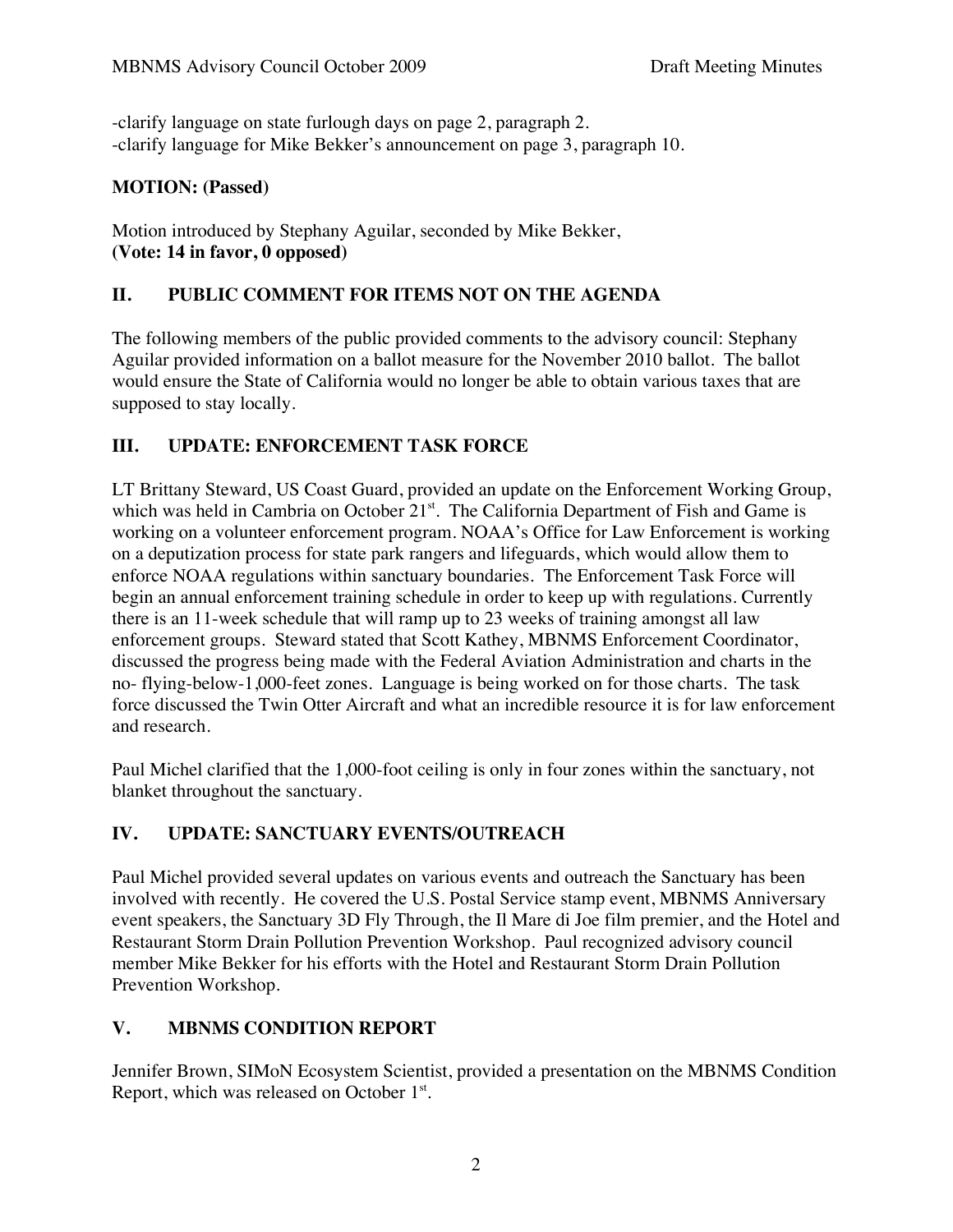This condition report provides a summary of resources in the National Oceanic and Atmospheric Administration's Monterey Bay National Marine Sanctuary, pressures on those resources, current condition and trends, and management responses to the pressures that threaten the integrity of the marine environment. Specifically, the document includes information on the status and trends of water quality, habitat, living resources and maritime archaeological resources and the human activities that affect them.

There was considerable discussion by the advisory council regarding this topic. This item will be agendized for the next advisory council meeting.

# **VI. LUNCH**

## **VII. NOAA TWIN OTTER AIRCRAFT**

Matt Pickett, Aviation Operations Coordinator, provided a presentation on NOAA's aircraft program, specifically the NOAA Twin Otter aircraft that was stationed in Monterey, CA earlier this year. Mr. Pickett's powerpoint presentation may be viewed at http://montereybay.noaa.gov/sac/2009/102209/agenda.html

After some discussion Deborah Streeter suggested the executive committee work with Paul to draft the letter. Gary and PJ will draft the letter to Paul Michel expressing appreciation for transferring the otter to the West Coast and expressing support for allocating additional resources to efforts at the MBNMS, including a list of missions from Paul.

Gary proposed writing a letter after discussion, Deborah seconded. **(14 in favor, 1 opposed, 0 abstentions)**

## **VIII. EDUCATION PRESENTATION: 10 YEAR BEACHCOMBER REPORT**

Andrew DeVogelaere, MBNMS Research Coordinator, provided a presentation on the 10-year BeachCOMBER report. Mr. Devogelaere's powerpoint presentation may be viewed at http://montereybay.noaa.gov/sac/2009/102209/agenda.html

## **IX. MLPA UPDATE**

Paul Reilly, California Fish and Game, provided an update on the Marine Life Protection Act process. Mr. Reilly's powerpoint presentation may be viewed at http://montereybay.noaa.gov/sac/2009/102209/agenda.html

## **X. EDUCATIONAL PRESENTATION: CLIMATE CHANGE SITE SCENARIOS**

Kelley Johnson, Gulf of the Farallones Advisory Council Coordinator, provided a presentation on the GFNMS efforts on a climate change site scenario. Mrs. Johnson's powerpoint presentation may be viewed at http://montereybay.noaa.gov/sac/2009/102209/agenda.html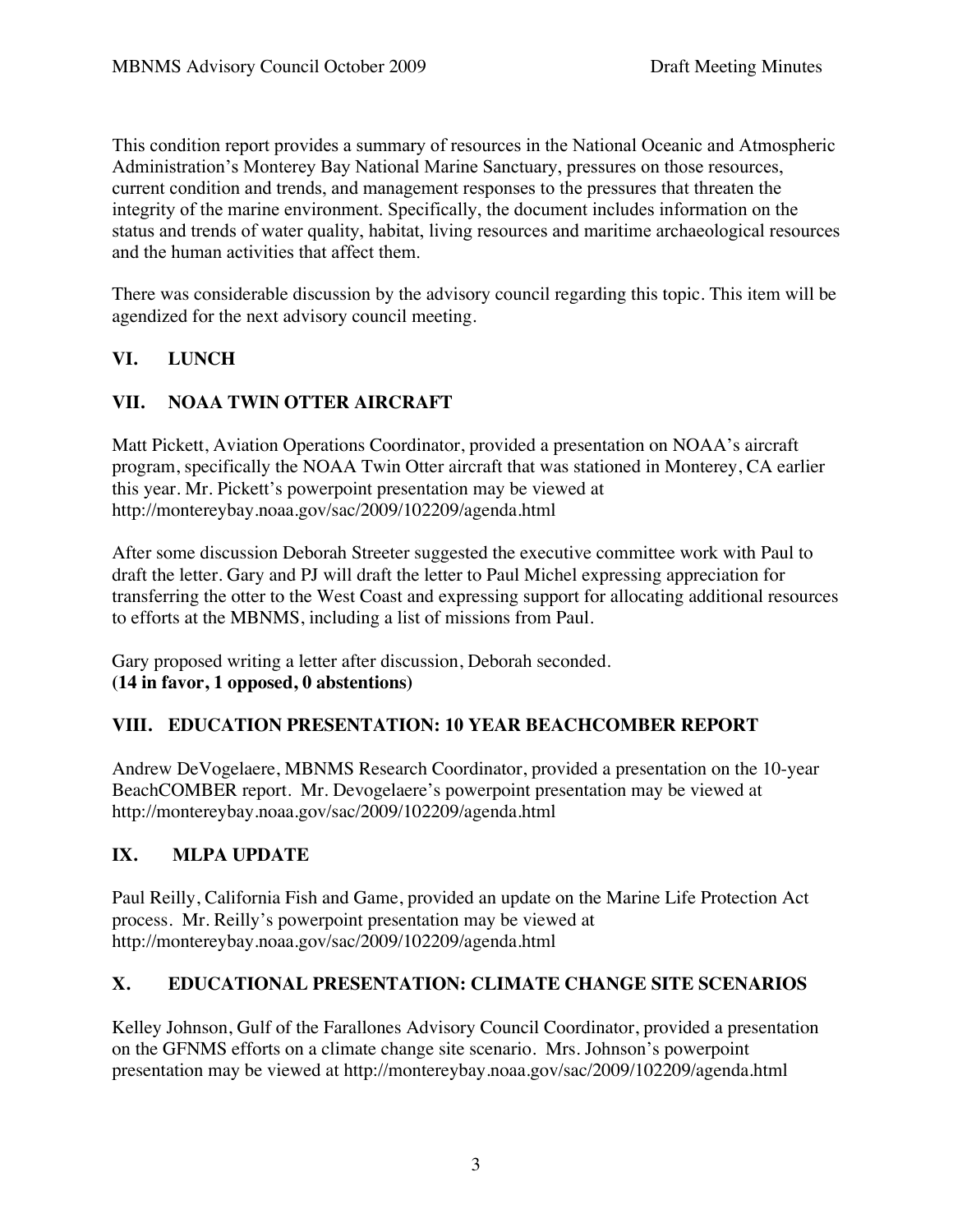Paul Michel stated that it is anticipated that Monterey Bay and Channel Islands marine sanctuaries will build on this model in the future.

#### **XII. UPDATE: MBNMS MARINE PROTECTED AREAS PROCESS**

Paul Michel provided an update on the MBNMS marine protected areas process.

#### **XIII. UPDATE: MPA BINDER**

Lisa Wooninck, MBNMS Resource Protection Specialist, provided several updates to the MPA binders that were given to advisory council members last year.

### **XIV. REVIEW WORKPLAN AND AGENDA ITEMS**

Paul Michel went through the workplan and highlighted the topics the advisory council has already covered. He went around the room on each topic to determine the advisory council's interest in each topic left on the workplan.

After some discussion the advisory council determined they would like presentations in the near future from Elkhorn Slough on their restoration project and to continue the discussion on the Condition Report.

### **XIV. MEMBER ANNOUNCEMENTS**

Paul Reilly announced the Director of CDFG, Don Koch, resigned.

Charles Lester, CA Coastal Commission, announced two new commissioners. Mark Stone from Santa Cruz and Esther Sanchez from Oceanside are the two new commissioners.

Kirk Schmidt, Agriculture, announced the Sip of the Sanctuary event would take place at Moss Landing Marine Labs at 5 p.m. on October 23<sup>rd</sup>. All advisory council members are invited.

Paul Michel announced the advisory council was meeting Watsonville instead of Cambria because of budget constraints. In lieu of the advisory council not meeting in Cambria, Paul will be holding a town hall meeting in Cambria. He will attend the Docent Appreciation event and will meet with partners. Also, on October  $30<sup>th</sup>$  he will be holding a town hall meeting to give an overview of the sanctuary and solicit feedback from the public. Paul also reminded advisory council members there was a recruitment for seats going on. Paul announced there is a new map that now has Gulf of the Farallones and Cordell Bank boundaries, as well as Davidson Seamount.

Steve Clark, Education, announced staff was still working on placing an Education primary seat to replace Shauna Potocky.

Kathy Fosmark, Commercial Fishing, announced her boat was in Monterey Harbor, having just returned from Oregon and Washington.